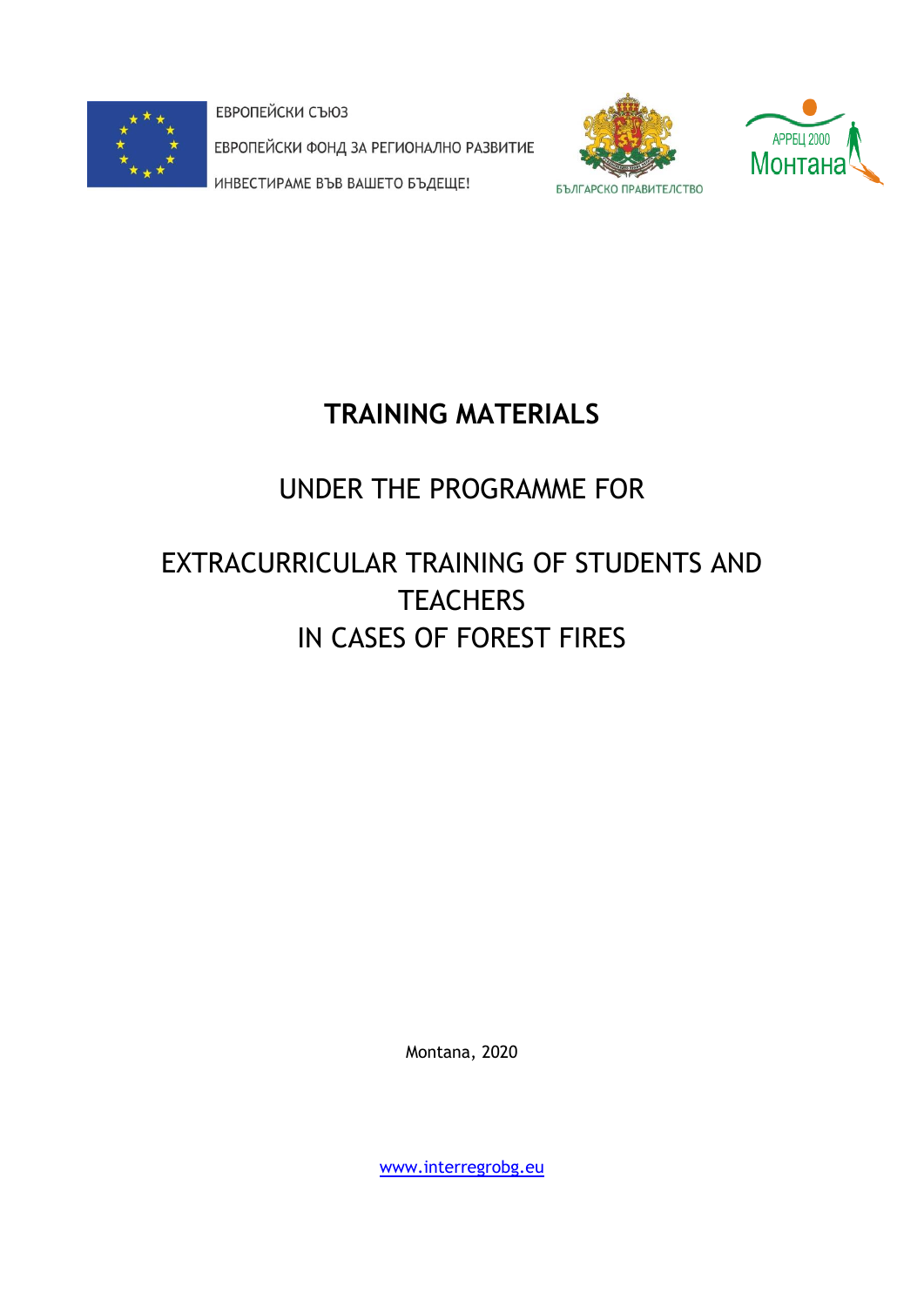# **I. Legislative requirements for disaster risk prevention and school risk management in the event of forest fires.**

The policies, measures and actions for dealing with disasters and accidents in the school education system are regulated in the Disaster Protection Act, adopted in 2006. According to Art. 16, para. 1 of this law "In the system of pre-school and school education and in the system of higher education training is provided for protection in case of disasters and for rendering first pre-medical aid.". In para. 3 of the same article stipulates that "The Minister of Education and Science, in coordination with the Minister of Interior, shall approve requirements for training in disaster protection in the system of pre-school and school education"

In the Regulations for the structure and the activity of the Ministry of Interior, art. 62 the preventive activity regulates, under art. 17, para 2, item 1 of the Law for the Ministry of Interior, which also includes support of the training for protection in case of disasters in the system of the pre-school and school education. According to this article, the Ministry of Interior assists the executive authorities in performing their functions for protection against disasters and offers guidelines for training in protection against fires, disasters and emergencies and participation in the development of training programs, training materials and aids.

The Disaster Risk Reduction Strategy 2014-2020 envisages the inclusion of the basic principles, objectives and activities related to disaster risk reduction in training programs at all possible levels and ensuring equal access. The latter indicates that education and training should acquire a complex character, encompassing the efforts of the competent responsible institutions with guarantees for the acquisition of the necessary knowledge and skills. Significant attention should be paid to the application of modern methods for the transfer of knowledge and skills, encouraging the implementation of risk assessment and disaster preparedness programs in the system of secondary and higher education.

The National Disaster Protection Program 2014-2018 states that the Minister of Education approves training programs, instructions, guidelines and others for kindergartens and schools and standard plans for training and preparation for disaster protection of management staff and teachers in the system of public education. In addition, through its regional units, it controls the training and education of management staff, teachers and support staff for disaster response, in coordination with the relevant regional units of the Ministry of Interior.

According to a draft of the Ministry of Education and Science from 2015 on "Instruction for conducting training for disaster protection and first aid in the public education system", according to the Draft Instruction for conducting training for disaster protection and for providing first to medical care in the system of public education, the education of students is carried out through the possibilities of the educational content determined by the SER, as well as in the form teacher classes.

Another bylaw that establishes the state educational standard in the field of protection in case of disasters, accidents and catastrophes is Ordinance № 13 of 21.09.2016 on civic, health, environmental and intercultural education. In Art. 11, para. 1 of the ordinance, the topic "Protection of the population in case of disasters and accidents and first aid" is included among a total of 9 thematic areas, training in which must be conducted in class. Annex 5 to the Ordinance states that the training on this topic is conducted, as in VIII, IX and X grade 5 hours per year are provided, and in XI and XII grade - 3 hours. According to Ordinance 13, the protection of the population in case of disasters and accidents and first aid is part of civic, health, environmental and intercultural education.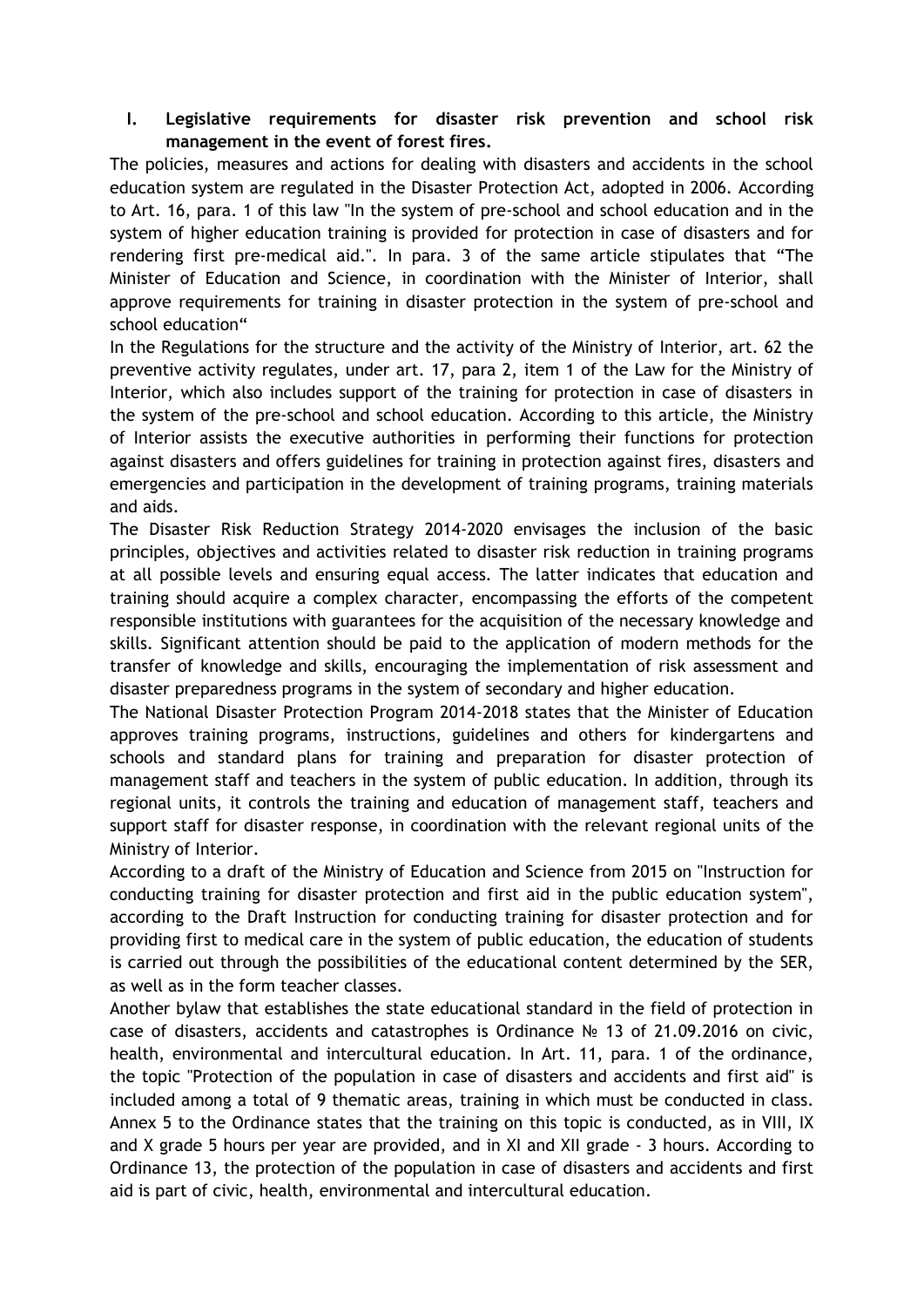The above provisions regulate the rights and obligations of the participants in the education system to conduct training aimed at providing knowledge and skills for behavior in fires, disasters and emergencies and to apply the necessary protective measures and first pre-medical aid. It is clear from the regulations that in Bulgaria, the training for actions in case of disasters, accidents and catastrophes needs to be carried out in all schools.

**II. Available resources, constraints and opportunities for disaster risk prevention and risk management in case of forest fires.**

# **Forest fires.**

### **Essence of forest fires. Elements and types**

Forest fire should be understood as all ignitions and burns of grass, bush and wood vegetation, of their waste, of felled wood, wood materials in storage, of collected grass and fodder, of economic and technical facilities and of buildings within the range of forest areas.

The elements that characterize it are:

- Form of forest fire
- Parts and size of the forest fire
- Direction and speed of propagation
- Temperature of the combustible material
- Flame height
- Color of smoke

Forest fires can be categorized into the following three groups:

Ground (lowland, stump). These are fires in which the dead forest cover (leaves,



dry grass, cones, cod, bark, dry branches) and the living soil cover (grass and bush vegetation, undergrowth, mosses and lichens) burn. The height of the flame is from 0.1 to

1-2 m, and their speed is 1 km / h and more.

 Aboveground, which are stem and crown. Above-ground fires

mainly burn trees. Depending on whether the stems or crowns are burning, they are stem and crown, or top. According to their speed, they are runaway and stable. The speed of spread in running fires is from 8 to 25 km / h, and in persistent from 5 to 8 km / h.



Underground - soil or peat. These are fires in which peat, humus layer and partly



living soil cover burn. They form orbs of smoke and occasional tongues of fire above the ground. Their speed of spread is small from 2 to 8 km / h, due to the burning of the roots the trees fall or dry out.

#### **Causes for forest fires**

According to the naure that cause the fires they are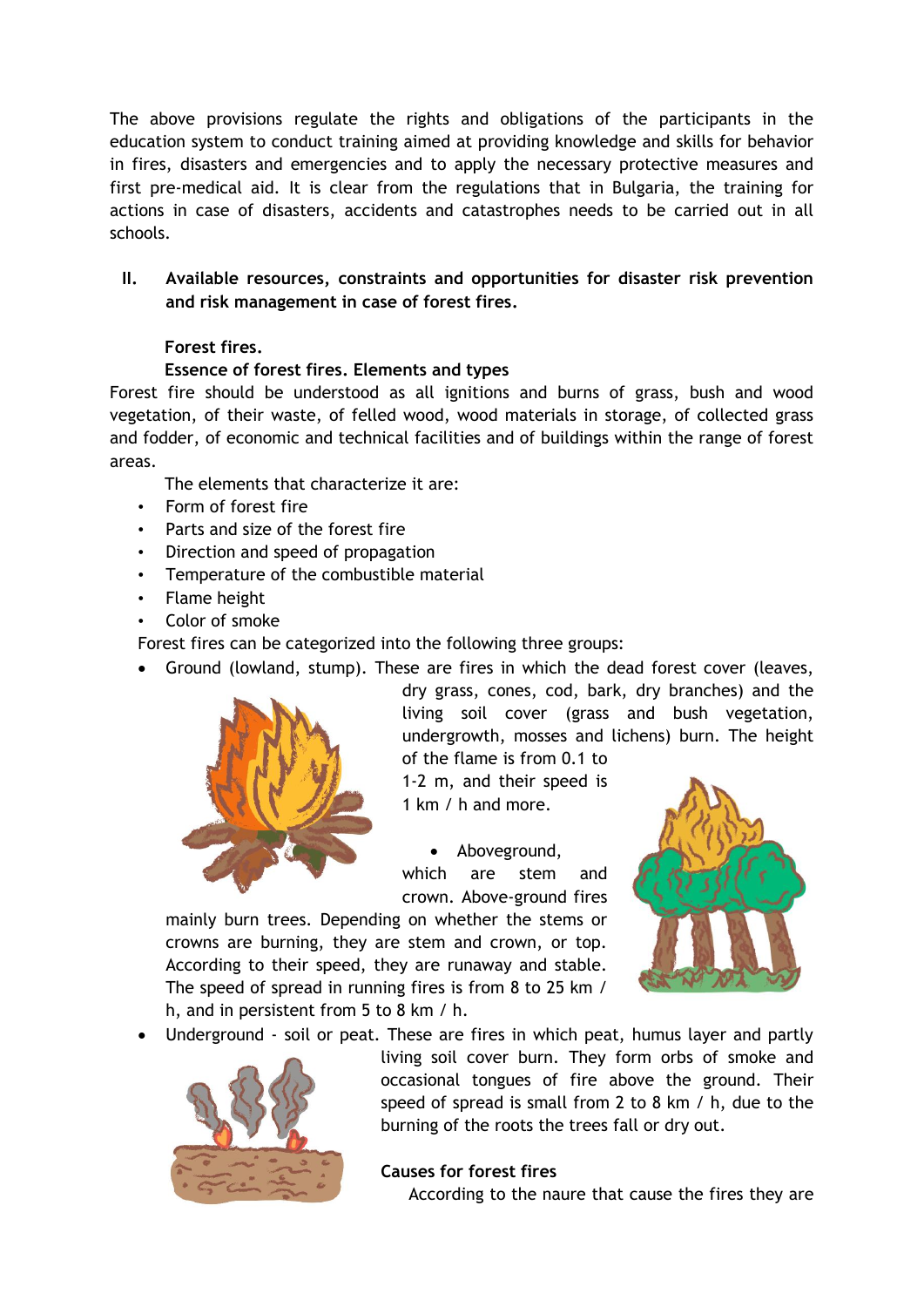# divided into two groups: First group caused by man:



 Fires caused by man unknowingly - due to carelessness when using fire on various occasions, due to noncompliance with fire regulations, etc.

 Deliberate fires - they are caused deliberately, most often for profit.



Second group caused by natural phenomena related to the emission and spread of fire - lightning and **thus and the spread of thunderbolts or other self-ignition and the spread of** fire by animals seeking refuge from fire.

The analysis of the causes of forest fires in our country shows that 98% of them are due to humans (about 80% inadvertently) and only 2% of natural phenomena.

# **Danger of fires in forest areas**

The fire danger in the forests is different in time, which determines the presence of a fire season. In our country, the fire season is determined by order of the district governors for each district at the proposal of Regional Forests Directorate.

Depending on the fire hazard, the amount of precautionary measures is also determined. For example, in the event of an extremely high fire hazard, the following measures may be taken:

- Prohibition for some time of mass visits to the forest
- Control over the movement of citizens in forest areas
- Declaring a state of emergency, etc.

Particular vigilance should be exercised, regardless of the fire season, between 11 and 15, o' clock when daytime temperatures reach their maximum. Studies show that most fires in forest areas occur in the spring, from March 15 to the end of April and from the end of September to the end of October. The explanation for these facts can be found in the fact that fires during this time are more common, as people consider these months less flammable.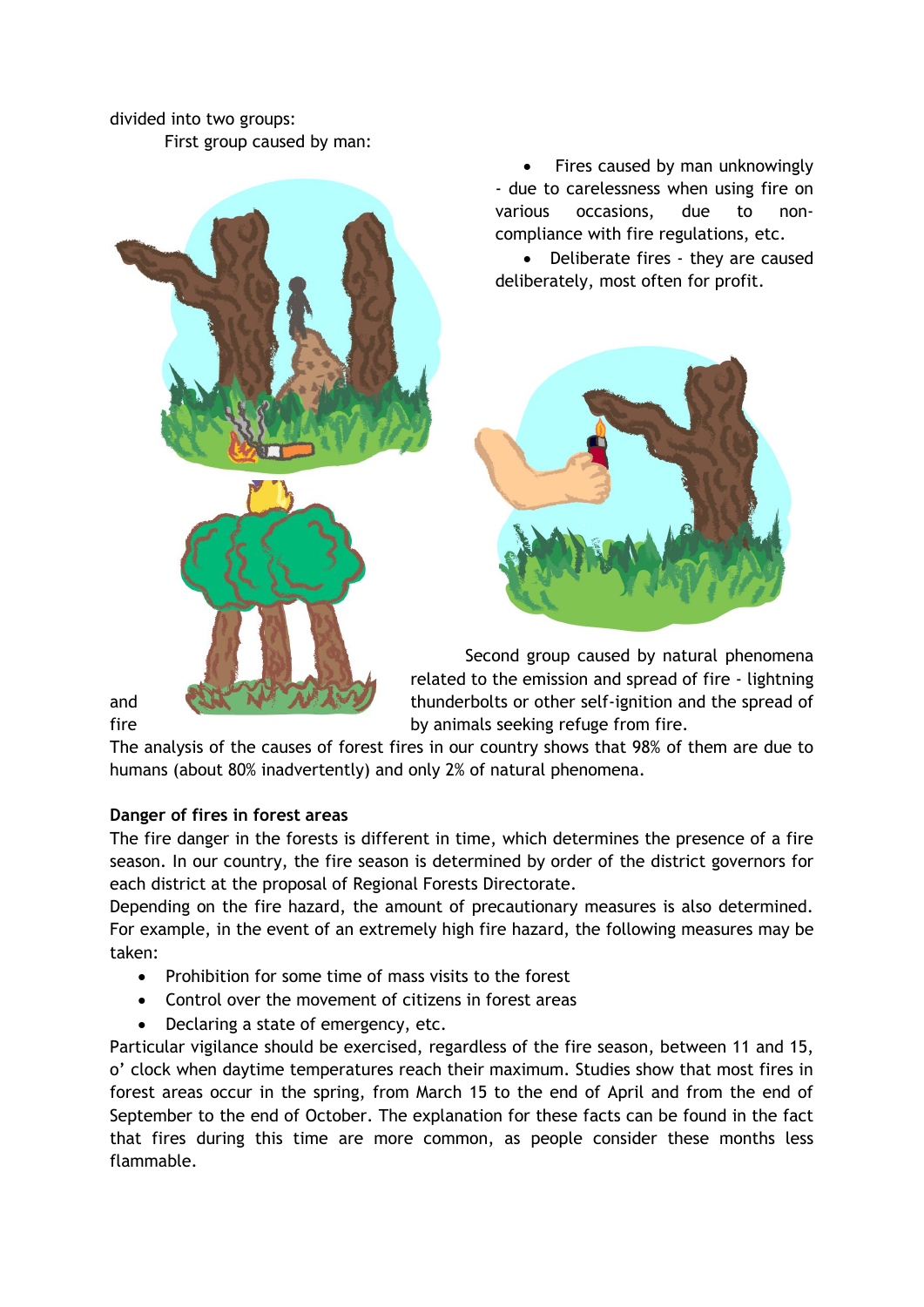#### **Damages from forest fires**

At first glance, we can identify the area affected by the fire, because the type of landscape is deteriorating: the various shapes and colors of vegetation are disappearing and everything is turning into something like a gray desert. People who live nearby lose the landscape from their childhood. However, the effects of forest fires go much further.

Forest areas and forests, i.e. nature are a source of life, health and wealth. This is the place where a large number of different living beings live at the same time: animals, plants, microorganisms. All living organisms that inhabit forests interact and play an important role for each other and for humans (they produce clean air and water, as well as many other necessary things, such as wood, wild mushrooms, honey, and grass for livestock).

Not only do plants burn in the forest, animals are also affected: they either die or have to move elsewhere because they lose their food and shelter.

In addition, soil quality deteriorates sharply due to high temperatures during a fire: organisms that live underground and decompose organic matter die, thus allowing plants to grow. The soil loses the protection of plants against erosion and after heavy rains the water drags it with it, polluting rivers, dams and sometimes even cities (floods).

The air is polluted not only by smoke, but also by the fact that it stops the absorption of  $CO<sub>2</sub>$  from the atmosphere. Fires destroy many resources used by humans, especially in rural areas. Sometimes people who live in the area die, but also die people who put out the fire.



But that's not all. Take forest soils, for example. They are rich in rotting waste and nutrients that support countless life forms and organic activities.

Forest fires raise the soil temperature to over 900 °C and thus potentially destroy almost all its organic properties.



The impact on watersheds is also important. Burnt organic matter in the soil also deteriorates its quality. This negatively affects the infiltration and seepage, due to which the soil surface begins to repel water. For this reason, rainwater is unable to drain into

#### **Fighting forest fires**

groundwater, leading to erosion.

The fight against forest fires consists in the complex implementation of legal, forestry

and fire-fighting measures. They are carried out purposefully and organized in order to prevent the possibility of occurrence and spread of forest fires and to facilitate the fight against them. This also determines the practical significance of the issue. According to their nature, fire-fighting measures take place:

I. Precautionary (preventive) fire-fighting measures - are a system of measures to prevent the occurrence and spread of forest fires. These are: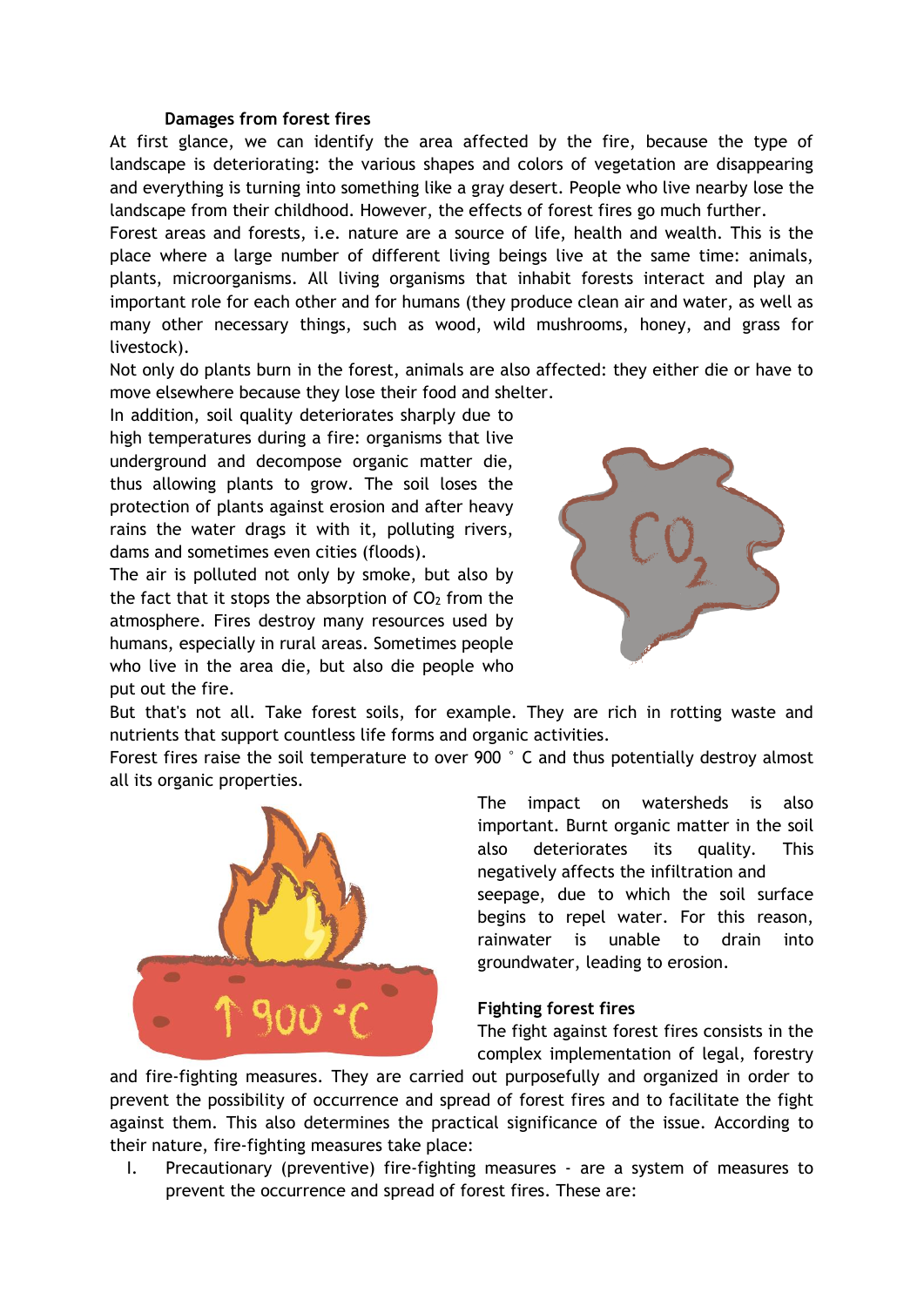- fire fighting propaganda and education;
- cleaning of the felling areas from flammable felling waste;
- construction of fire-fighting clearings and ditches;
- creation of fire belts;
- protective fire-fighting measures in old (extinguished) fires;
- protective fire-fighting measures along railway lines and forest roads with intensive traffic;
- protective fire-fighting measures during silvi-cultural works;
- protective fire-fighting measures around the economic, administrative other buildings in the forest territories.
- II. Patrol monitoring service the main tasks are to quickly and accurately determine the location of the forest fire, its type, strength and direction of spread in order to properly assess the possibilities for fighting the fire. In practice, the solution of these tasks is achieved through the following activities:
	- on the basis of the weather forecast a fire forecast is prepared, which is used for organizing fire-fighting events;
	- fire monitoring and communication group is organized during the fire season for timely detection of fires, for signalling them and giving a fire alarm. Fire surveillance is carried out through fire towers and ground patrols.
- III. Methods for extinguishing forest fires depend on the means of control, the type of forest fire, the conditions under which they occur and develop:
	- Tillage method based on the extinguishing properties of soil and sand, which limit the access of oxygen to the combustible material and lower the temperature of the combustible. Soil backfilling is efficient and is used in low-grade fires;
	- Water method it uses the cooling property of water and its restrictive effect on oxygen. It is applied in different cases and forms depending on the type and strength of the fire;
	- Fire method is a fire fighting against. Two forms of application are known: fire in front of a fire (front fire) and launching a counter-fire. In both cases, the fire must be fired from natural defences such as a river, clearing, highway, etc.;
	- Explosive method explosives are used to create fire mineralized strips, ditches and clearings before the fire. The main requirement for it is the presence of hard or frozen soil;
	- Chemical method chemicals are used for fire extinguishing agents;
	- Aviation method a modern method with a number of advantages and a wide range of action.

# **Ordinance № 8 of 11 May 2012 on the terms and conditions for protection of forest areas from fires**

# **Forest Protection Organization**

Measures and events for protection of forest territories from fires are planned for each forest territorial unit regardless of the ownership of the territory and are mandatory for implementation. The planning of measures and events for protection of forest territories from fires is at the expense of the state budget. The implementation and maintenance of the measures and events for protection of the forest territories from fires shall be organized and carried out by the owners, respectively by the persons, to whom the territory is given for management, at their expense. The conditions and the procedure for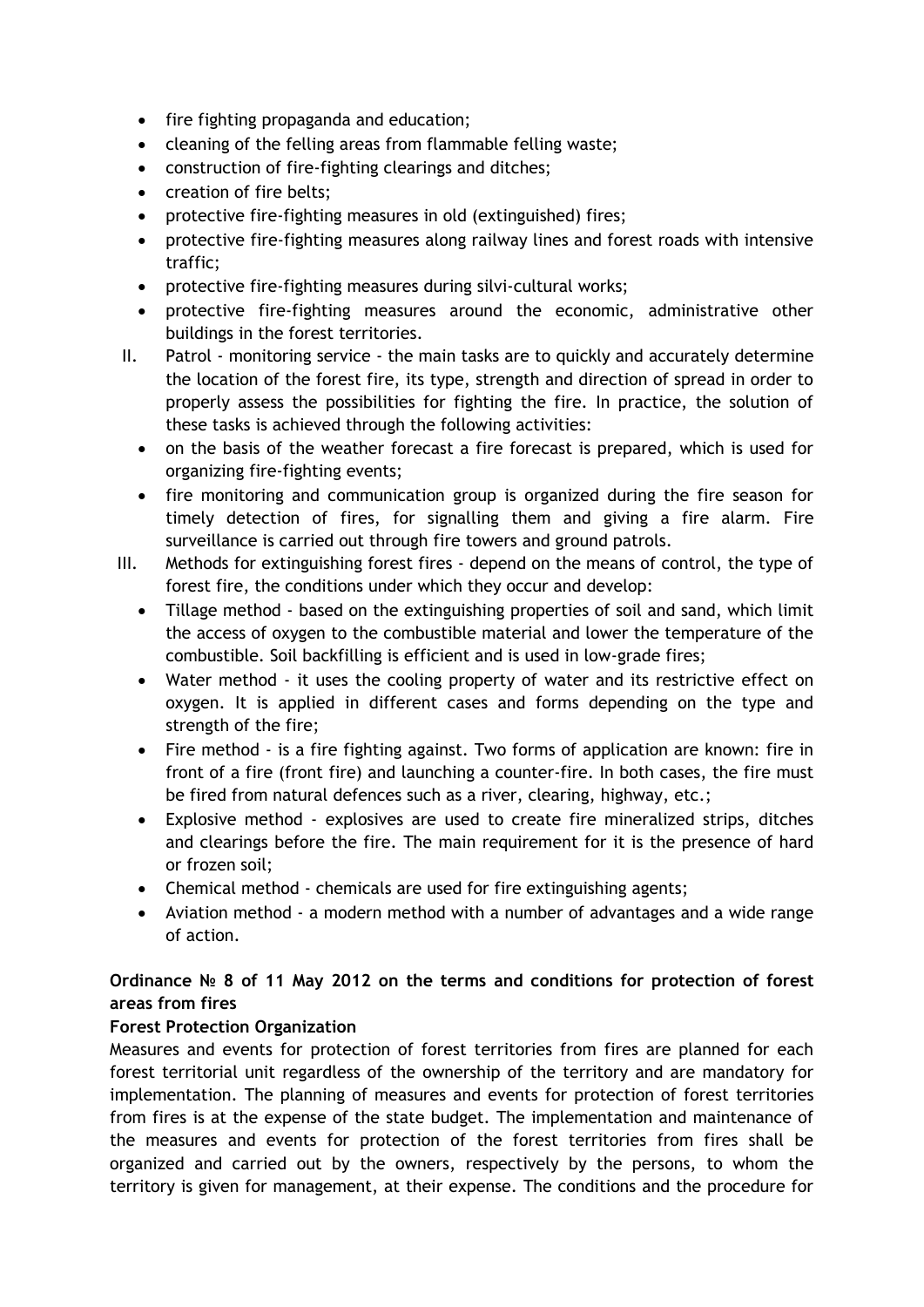designing the measures and events for protection of the forest territories from fires are determined by Ordinance № 8 of 11 May 20120 on the conditions and the order for protection of the forest territories from fires. The provisions of this regulation:

• apply to all forests and real estate located in or adjacent to forest territories, regardless of their ownership, territorial and functional purpose, as well as to permanent or temporary sites located in or near them;

• are mandatory for all owners or users of forest areas, as well as for persons passing and / or carrying out activities in or near them.

The protection of forest areas from fires is a set of measures and events for fire safety and includes actions, measures and requirements for prevention, detection, limitation and elimination of fires in forest areas. For all forest territories, regardless of their ownership, plans of activities for their protection from fires are prepared, which are at the expense of the state budget and are an integral part of the forest management plans and programs, as well as part of the plans for management of protected areas and protected zones. Measures and events for protection of forest territories from fires are planned, implemented and maintained as a unified system for all forest territories, regardless of their ownership, territorial and functional purpose. The documents regulating the performance of activities in the forest territories or in their immediate vicinity shall also include measures for protection of the forest territories from fires.

The implementation and maintenance of measures and events for protection of forest areas from fires is organized and carried out by:

• The State Enterprises (SOEs) under Art. 163 of the Forest Act (FA) and their territorial subdivisions - state forest holdings (SFH) and state hunting holdings (SHH) - in forest territories - state property, as well as in those provided for their management - at their expense;

• The Ministry of Environment and Water (MoEW) - in the forest territories and the lands from the protected territories - exclusive state property in the sense of the Law for the protected territories, at the expense of its budget;

• Training and experimental forest holdings (TEFH) - in the forest territories managed by them, as well as in those provided for their management - at their expense;

• Municipalities - in forest territories - municipal property, as well as in those provided for their management - at the expense of the municipal budget;

• Owners and users of forests and lands in forest areas.

The bodies of the General Directorate "Fire Safety and Protection of the Population" (GDFSPP) at the Ministry of Interior (MoI) exercise their powers to prevent, detect, limit and eliminate fires in forest areas under the Ministry of Interior (MI) and the Implementing Regulations of the Ministry of Interior.

The Executive Forest Agency (EFA), its structures and specialized territorial units control the implementation of actions, measures and events, as well as compliance with the requirements for protection of forest areas from fires.

The state enterprises through SFH/ SHH and TEFH, MOEW, as well as the municipal and private forest structures organize a system for timely detection of fires in the forest territories, create an organization and participate in their extinguishing.

#### **Annual events for protection of forests from fires**

1. By February 15, GDFSPP and EFA shall annually develop an interaction plan.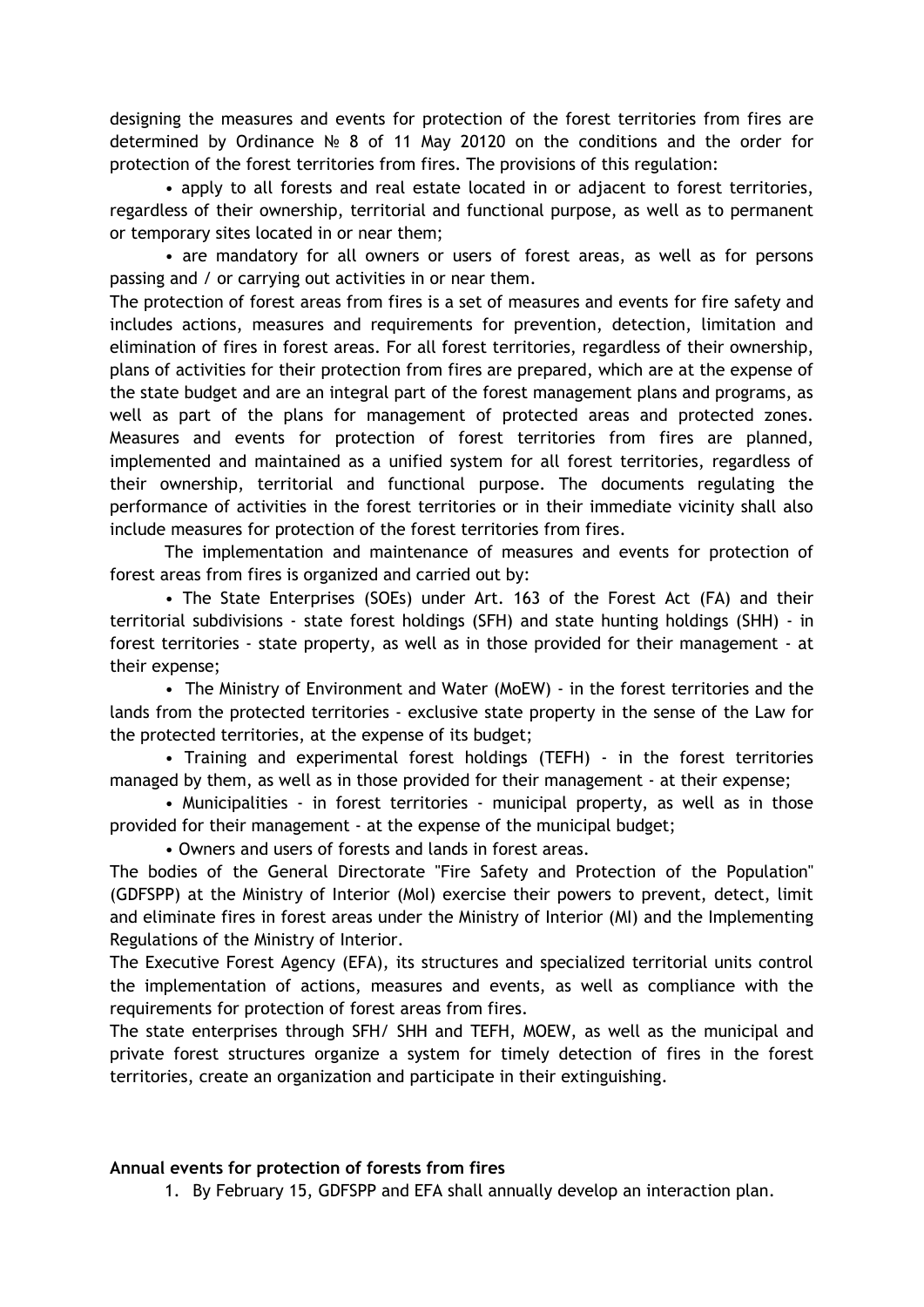2. On the basis of the approved plan, joint inspections shall be carried out by an employees of the General Directorate for FSPP and the EFA by 30 March. The inspections check the implementation of the activities for the previous year and the planned activities for the current year on the basis of the prepared annual plans for protection of the forest territories from fires.

Such plans are developed by:

- The territorial divisions of the SE under art. 163 of the Forests Act;
- Municipal forest structures;
- The owners of forest territories legal entities, individuals and their associations, with a total area of their land properties over 50 ha.

The annual plan for protection of forest areas from fires contains:

- description of the causes of fires in the previous five years and the main factors creating a risk of fires in forest areas;
- description of the existing methods and means for prevention, monitoring and fighting of fires in the forest territories, as well as of the control systems;
- description of specific actions aimed at overcoming the action of the factors creating the danger of fires, including the ways for:
	- (a) elimination of the root causes of fire hazards;
	- (b) improvement of fire prevention and detection systems;
	- (c) improvement of control systems;
	- list of specific measures and events for protection of forest territories from fires depending on the fire danger;
	- a copy of the map for fire-fighting device of the forests with roads marked on it in red, suitable for movement of fire-fighting and other heavy equipment, firefighting depots, water sources, reservoirs, helicopter landing sites;
	- lists of the specialized group for extinguishing and of the voluntary formations under art. 15, para. 1, item 3 for the settlements from their territorial scope of activity;
	- list of equipment, machines and tools that will be used for firefighting in forest areas;
	- a list of the persons responsible for the implementation of the interaction with the bodies of the General Directorate for FSPP;
	- description of the order and the ways for providing food, drinking water and other necessary means for the participants in extinguishing fires in the forest territories, as well as a list with the names of the persons responsible for that;
	- scheme for timely notification in case of fire;
	- protocol of performed joint inspections with the RDG and the bodies of the General Directorate for FSPP;
	- list of persons with their telephone numbers, which must be notified in case of forest fire.

**The plan is supplemented by the measures for implementation under the envisaged Forest Management Projects or Forest Management Plans / FMP / for the respective year.** FMP are prepared for a period of 10 years, for each SFF or SHF, as well as for all private and municipal forests with a total area of over 500 decares. They plan all forestry activities, including type of felling, quantities of harvested wood, afforestation, construction of forest roads, etc. for a period of 10 years. The management of non-state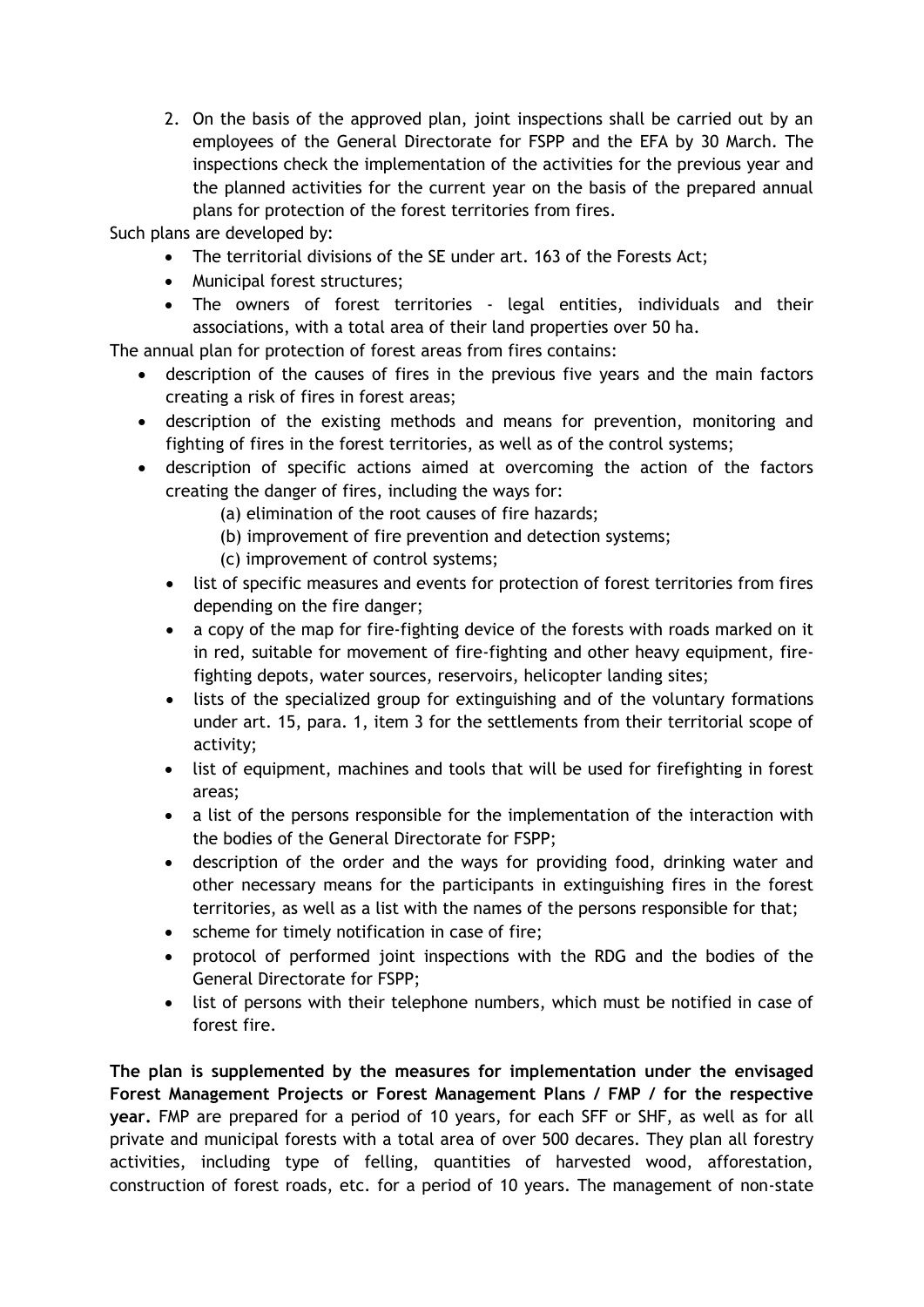forests with a total area of less than 500 decares is carried out through a forestry program /FP/, whose validity is also 10 years. For the first three years of the term, fire-fighting measures are set for implementation or maintenance of already implemented ones.

3. Development of a plan of RD FSPP / respectively RB FSPP / for protection of forests from fires.

4. On the basis of the plans for protection of forest territories from fires approved by the Director of RFD, a Regional Program for protection of forest territories from fires shall be developed and submitted for adoption to a commission determined by a joint order of GDFSPP and EFA, which shall be implemented by the owners or users of forest areas.

5. At the proposal of the Director of RFD, on the grounds of art. 137, para. 1 of the Forest Act, the District Governor announces the fire season in the forest areas.

6. Until July 30 of each year, according to the plan for interaction between GDFSPP and EFA, control inspections shall be carried out on the implementation of the measures from the annual plans for protection of the forest territories from fires.



A fire alarm in forest areas is given to the single European emergency number **112.**

**Fire-fighting measures, events and requirements for protection of forest territories from fires**

The fire-fighting device in the forest territories includes the design of a system of silvicultural, forestry and other measures, generally called firefighting measures, in order to prevent fires in the forest areas, limit their development and spread and provide conditions for their timely detection

and successful extinguishing.

Fire-lighting sites in forest areas shall be identified in accordance with the plans for fire protection activities, forest management plans and programs, as well as in management plans for protected areas and protected territories, and, if possible, be in close proximity. to a water source (dam, river, stream, etc).

• Signs are placed in the places with the text: "Place for lighting a fire".

 The places are round hearths with a diameter not exceeding 1 m, such as:

1. the hearth is surrounded by a wreath of stones with a height of not less than 20 cm or is dug into the ground, as the soil taken out of it is poured on its periphery;

2. the constructed hearth is covered with a

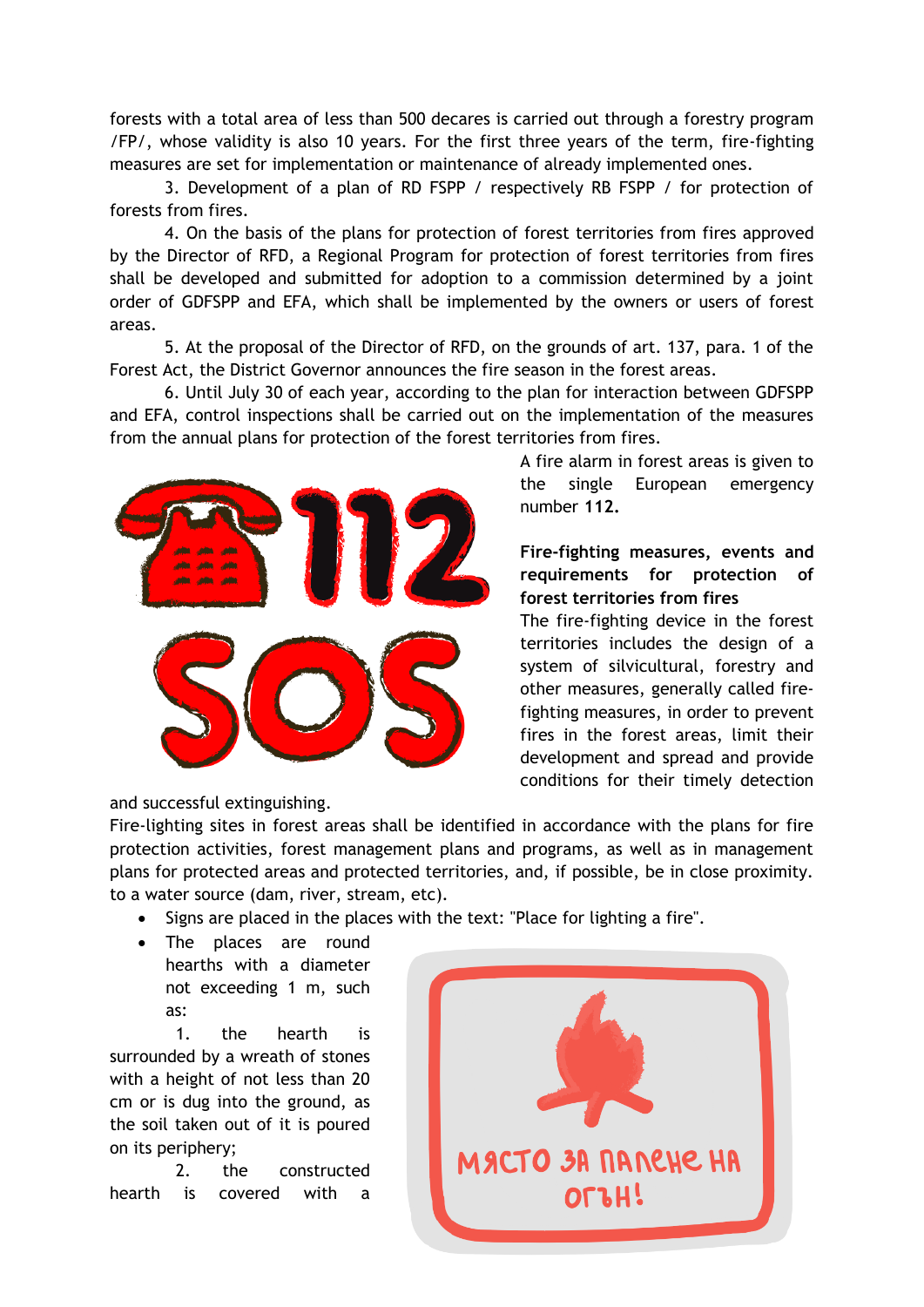mineralized strip with a width of not less than 1 m;

3. the combustion in the hearth is organized so that the height of the flames does not exceed 0.5 m, and the thickness of the layer of smoldering coals does not exceed half of its height.

#### **Mayors of municipalities:**

- organize, coordinate and carry out in coordination with RBFSPP and RFD the measures and events for fire safety on the borders of the settlements and in the forest territories - property of the municipality or provided to them for management;
- provide assistance to the employees of GD FSPP, EFA, SE under Art. 163 of the Civil Code, as well as their territorial divisions and the Ministry of Environment and Water, in the performance of their functions, determined by this ordinance;
- create voluntary formations for firefighting in the forest territories by the order of the Disaster Protection Act;
- inform the local population about the obligations and measures for the protection of the forest territories from fires and inform them in due time in case of a forest fire.

### **Owners and users of forest areas and sites in or near them:**

- participate obligatorily in extinguishing fires in the forest territories according to their capabilities during the firefighting;
- plan and implement the necessary measures for protection of the forest territories, as well as of the workers and/or their employees, in case of a forest fire;
- in the event of a forest fire, they call 112 or look for another way to provide assistance when they are unable to provide such assistance in person;
- provide access to the real estate owned /managed by them, on the territory of which the fire has occurred, to the teams and the firefighting equipment;
- provide, upon request by the bodies of FSPP, their own rescue, fire-fighting, communication, transport and other available means, necessary for firefighting;
- conduct training and/or instruct their workers, employees, visitors and other persons on fire safety measures and requirements for protection of forest areas from fires;

The persons performing activities in the forest territories or in the immediate vicinity of these shall ensure the implementation of the fire safety measures and the requirements for protection of the forest territories from fires of:

- the territory of the temporary site where the activity is performed;
- the used technological equipment;
- the materials used;
- materials and/or products received or obtained.

# **IIІ: Good practices in EU countries, opportunities for creating future volunteering among young people.**

The basis for reducing the risk of fires is the collection and dissemination of information on good practices in connection with the successful development of full-fledged policies in this area. Awareness of the responsible institutions ensures easy use of good practices in the planning of preventive measures and events, and awareness facilitates their implementation.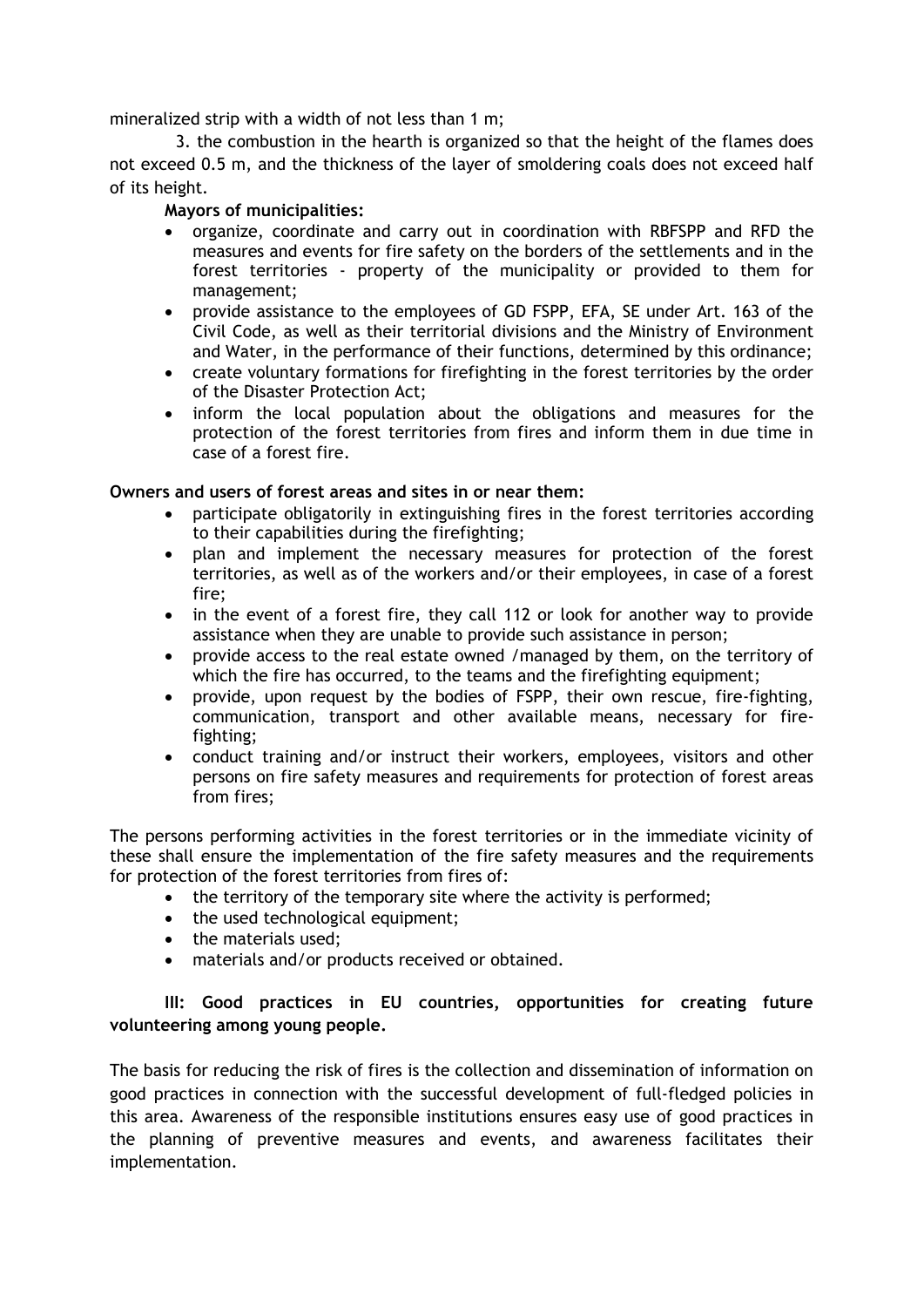Good practices in extinguishing forest fires are preventive measures. Preventive activities reduce the risk of forest fires. Preventive measures:

- Development of an emergency plan for disasters and accidents;
- Training of management bodies and response forces;
- Coordination of the actions of all participants in large fires;
- Preventive activity with adolescents from an early age;
- The next step is the creation of youth volunteer fire brigades;
- Training of volunteers initially and periodically;
- Ensuring and maintaining in constant readiness the communication and information system, as well as monitoring, analysis and assessment of the situation;
- Determining the obligations and responsibilities of each of the participants in the elimination of forest fires;
- Involvement of forestry employees in the training of volunteers;
- Implementation of certain prescriptions by competent authorities related to onsite inspections;
- Update of the telephony directory of the departments with tasks on protection in case of forest fires;
- Elaboration of standard operating procedures for fire actions;
- Elaboration of instructions rules for behavior and actions of the population in case of fire;
- Selection of appropriate technical and forestry measures to reduce the risk of forest fires;
- Construction of barrier and silvicultural barriers, mineralized strips, fire protection belt;
- Maintaining in good condition the roads for fire trucks and tank trucks for extinguishing forest fires;
- Organization of observation posts;
- Disposal of waste after felling;
- Placing signs with fire-fighting content ("Do not light a fire in the forest" or "Protect the forest from fire").

# **NASETE TOPATA OT** NOHIAP!



HE NANETE  $OTCH B$ **I ATA907** 

# **The evacuation plan must include:**

• An emergency meeting has been scheduled outside the danger zone. This is of crucial importance to determine who is safely evacuated from the affected area.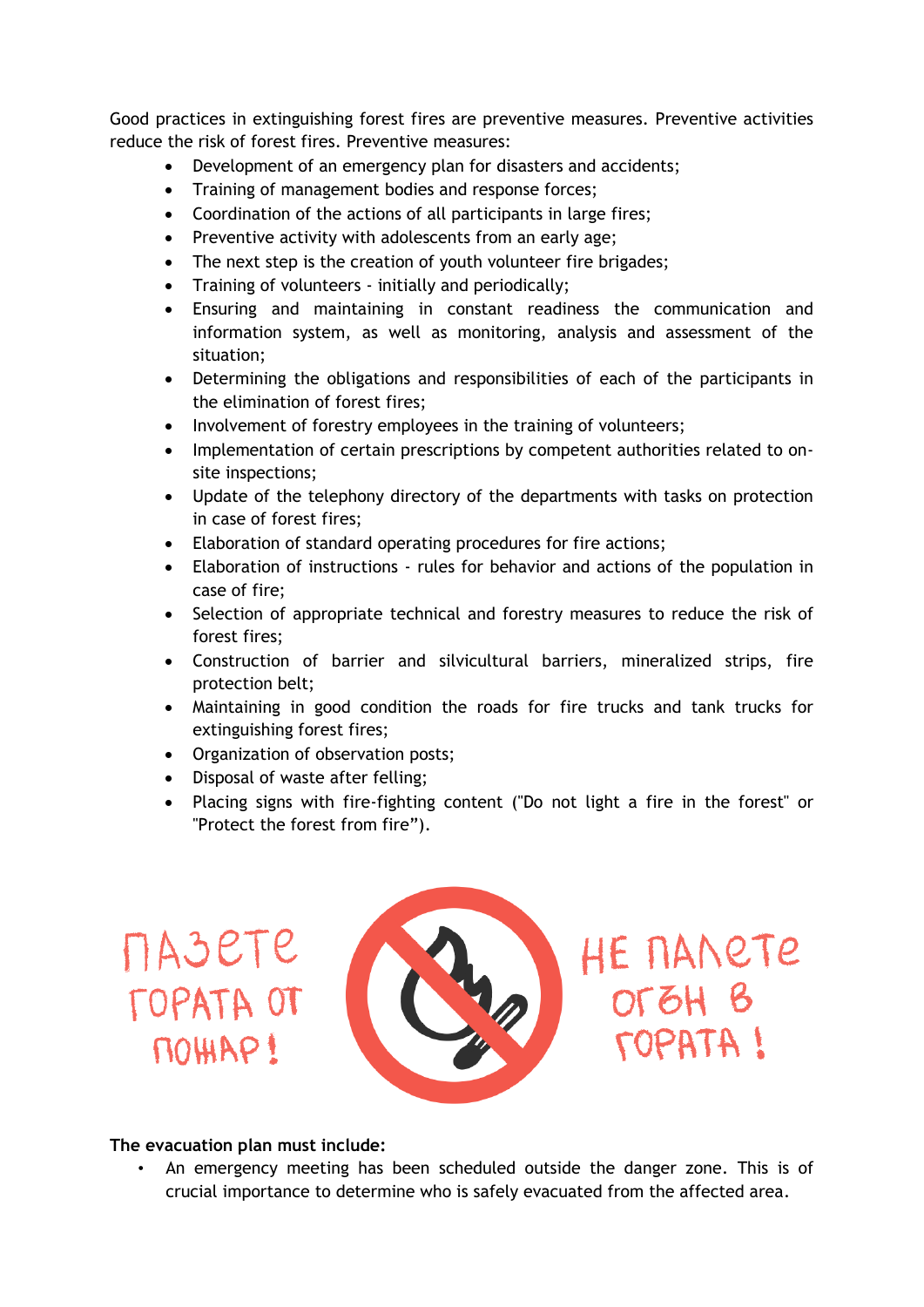- Several different evacuation routes from your home. Exercise frequently on these roads so that everyone in your family is familiar with them in the event of an accident.
- Make an evacuation plan for your pets and large animals such as horses and others.
- Family communication plan. Identify a relative or friend,who does not live in your neighborhood as a point of contact to act as the sole source of communication between family members in the event of separation. (It is easier to call one person and ask them to connect with other family members than to try and call everyone, as telephone and Internet systems can be overloaded or limited during disaster).

### **Make the following preparations:**

 Keep fire extinguishers on hand and teach your family members how use them (check the expiration date regularly).

Make sure your family members know where the main ones are,

shut-off devices for gas, electricity and water and know how to turn them off safely in the event of an accident.

- Provide an emergency medical kit for each person.
- Keep a list of contact numbers and place it near your phone and the emergency kit with the essentials.



• Keep a list of contact numbers and place it near your phone and the emergency kit with the essentials.

• Prepare a portable radio or scanner so that you are aware of the development of the fire.

• Inform your neighbors about your emergency plan.

# **Emergency kit with the most important things**

Everyone should have an easily accessible emergency kit. Backpacks do an excellent job of storing these items (excluding food and water) because you can take them with you quickly. Storing food and water in a wheeled bag makes

them easier to transport. The bag should be light enough so that you can easily carry it to your car.

List of items to put in the emergency kit

- Three-day supply of durable food and three liters of water per person
- Map with at least two marked escape routes
- Prescriptions for special medicines
- Clothes to change
- Additional glasses or contact lenses
- An additional connection car keys, credit cards, cash
- Firs aid kit
- Flashlight
- Battery-powered radio and spare batteries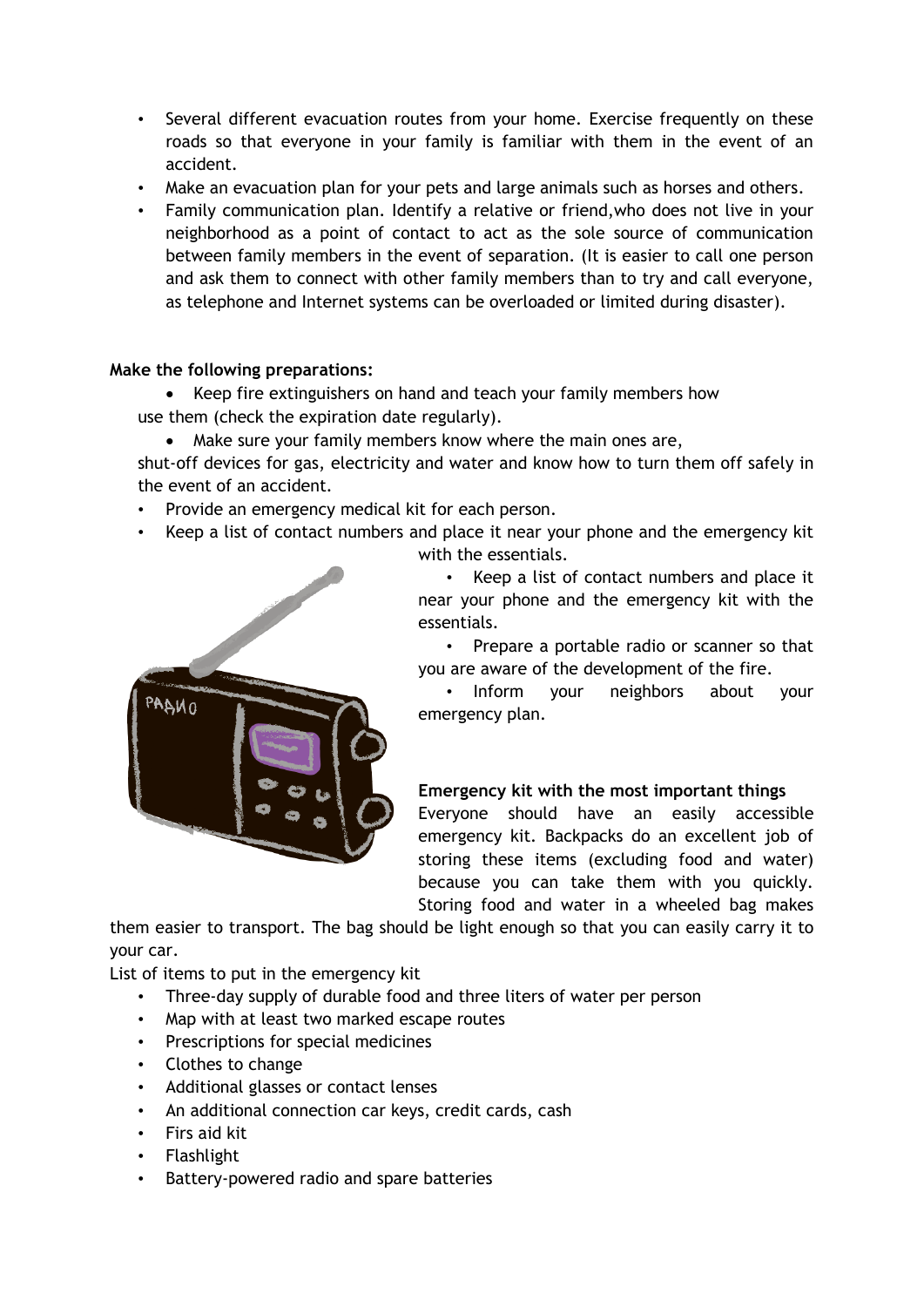- Sanitary and hygienic accessories
- Copies of important documents (birth certificates, passports, etc.)
- Don't forget food and water for your pets!



#### **Opportunity to create a framework for future volunteering among young people.**

One in four Europeans (including people over the age of 55) says they volunteer. In countries with less developed volunteering traditions, a higher percentage of people say they have helped or supported other people outside their own household. Such assistance was provided by 36 percent of Europeans over the age of 55.

According to Eurobarometer data, only 12% of Bulgarians regularly participate in voluntary activities, which ranks Bulgaria in the penultimate place in the EU, compared to the EU average of 24%.

Sociologists say that volunteering is a "sense of community" and that it's not just when you help with disasters, accidents and catastrophes. Officially and statistically, volunteers in Bulgaria most often become young people between 15-30 years old, engaged in activities such as cultural and sporting events, environmental protection activities, charity campaigns and others. Why they need legal status. Because such a "movement" will legitimize the knowledge and skills gained during the volunteer events.

Is such a law necessary and why? Yes, definitely. It will recognize, regulate and stimulate volunteering. Now several laws talk about volunteers - in the law of disasters, in the law of youth. According to lawyers, it may turn out that volunteers or the one who organized them somewhere and for some activity are outside the law. It turns out that a draft law on volunteering was drafted in 2006, but it still remains a draft. The lack of such a law determines the low interest and participation in volunteer campaigns and actions of citizens, also creates difficulties for institutions that work with volunteers.